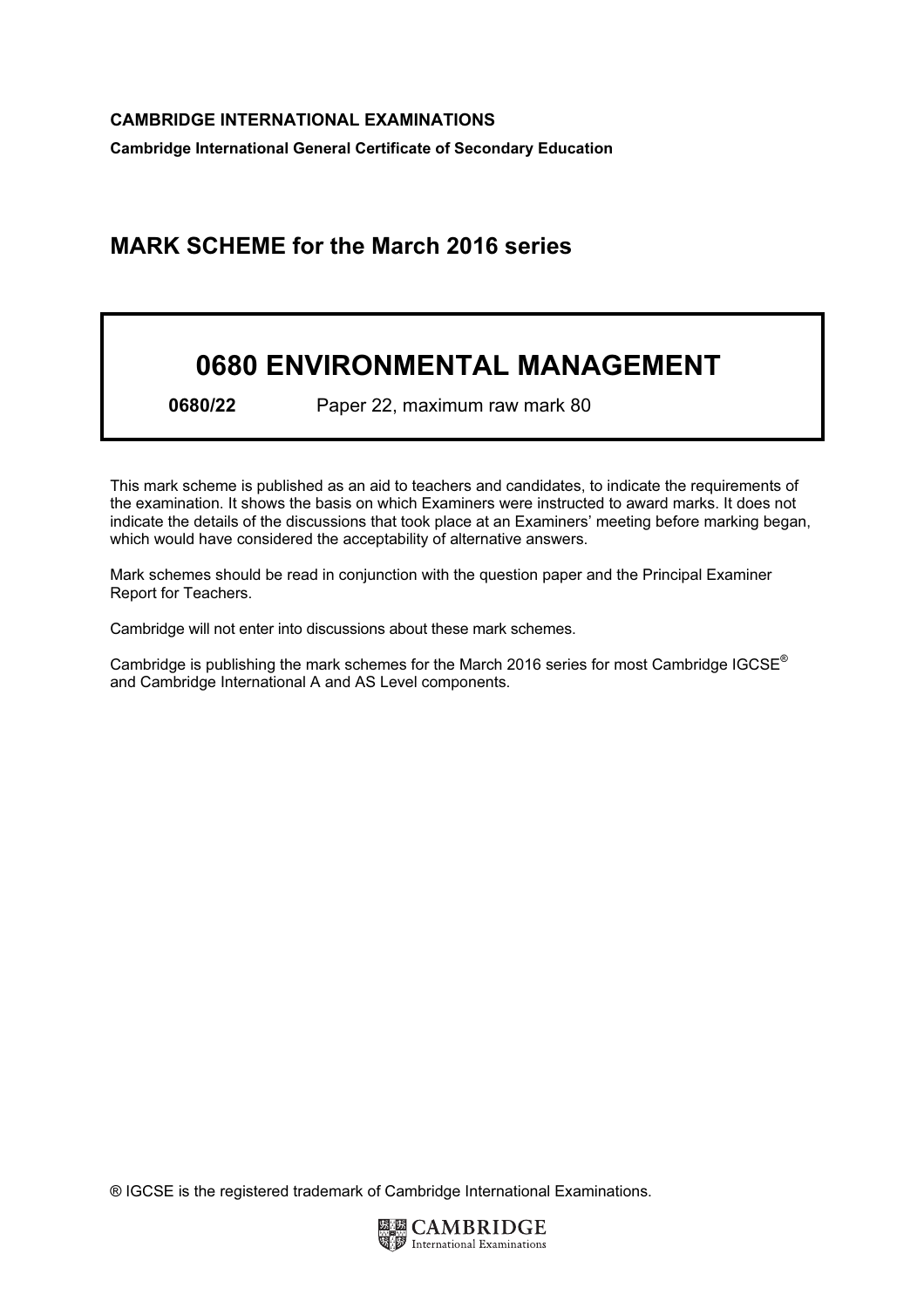| Page 2 | <b>Mark Scheme</b>           | <b>Syllabus</b> | Paper |
|--------|------------------------------|-----------------|-------|
|        | Cambridge IGCSE - March 2016 | 0680            | 22    |

| Question  | <b>Answer</b>                                                                                                                                                                                                                                                                                                                                                                                                 | <b>Marks</b>   | <b>Guidance</b>                                       |
|-----------|---------------------------------------------------------------------------------------------------------------------------------------------------------------------------------------------------------------------------------------------------------------------------------------------------------------------------------------------------------------------------------------------------------------|----------------|-------------------------------------------------------|
| 1(a)      | only in northern hemisphere;<br>(narrow) band stretching east - west;<br>any 2 from: In N. America / Europe / Asia;<br>in the north of these continents/(mainly) just south of/near/around Arctic<br>Circle;                                                                                                                                                                                                  | 3 <sup>1</sup> | Not near north pole or tundra                         |
| 1(b)(i)   | 34;                                                                                                                                                                                                                                                                                                                                                                                                           | 1              |                                                       |
| 1(b)(ii)  | any 4 from:<br>(very) cold winters/below freezing in winter;<br>6 months/October to March with temps below freezing;<br>warm summer;<br>rainfall/precipitation lowest in winter/highest in summer/highest May to<br>September or October;<br>low annual ppt;<br>long winter/short summer;<br>data from graph to a max of 2 marks related to month;;<br>252 mm total ppt/rainfall;<br>large temperature range; | 4              | Not range of temp here<br>max 3 on either temp or ppt |
| 1(b)(iii) | 5;                                                                                                                                                                                                                                                                                                                                                                                                            | 1              |                                                       |
| 1(b)(iv)  | any 2 from:<br>short growing season/few warm months/temperatures too low to grow<br>crops/fodder/food;<br>low rainfall for crop/fodder growth;<br>isolation/poor transport;                                                                                                                                                                                                                                   | $\mathbf{2}$   |                                                       |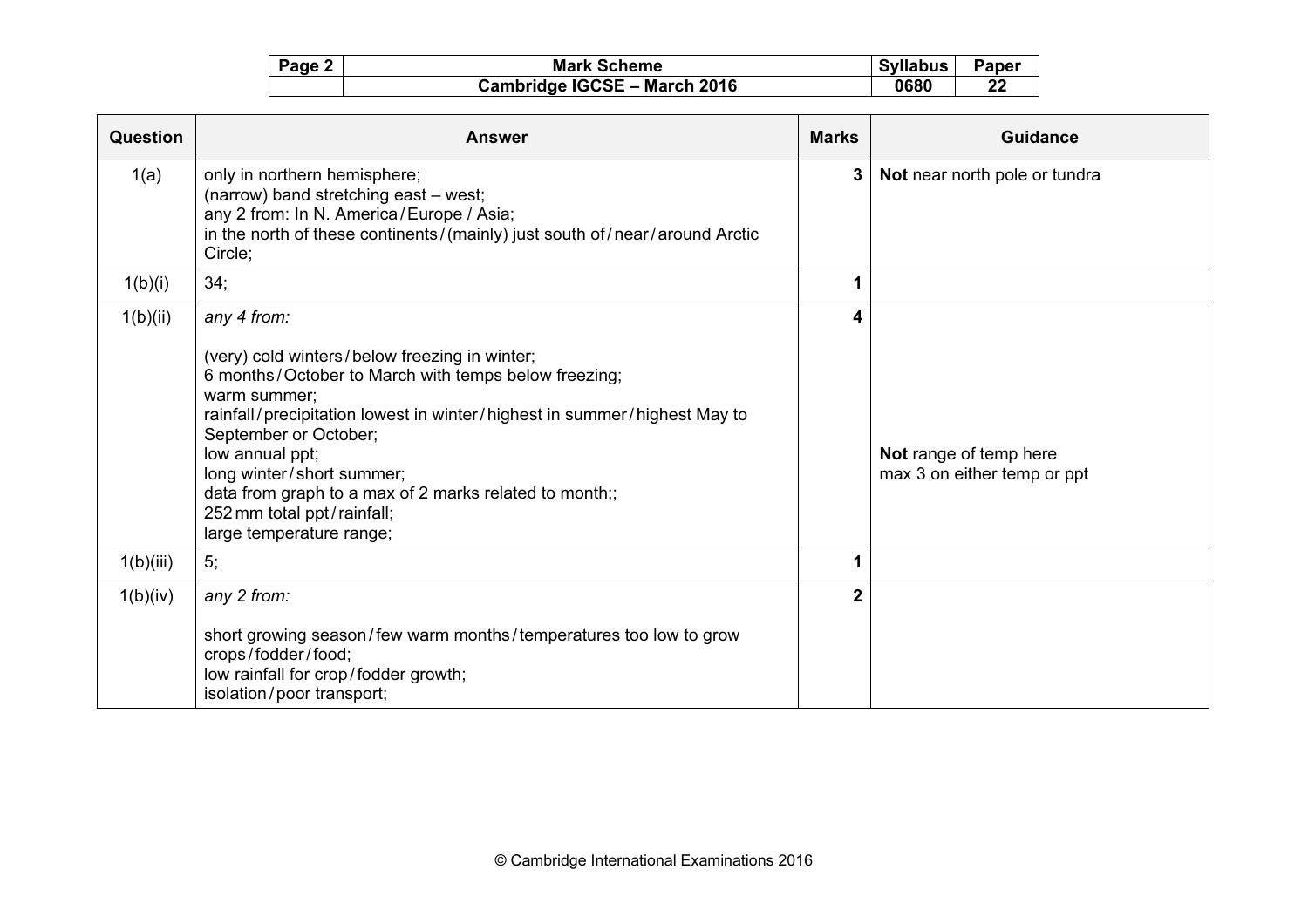| Page 3 | <b>Mark Scheme</b>           | <b>Syllabus</b> | <b>Paper</b> |
|--------|------------------------------|-----------------|--------------|
|        | Cambridge IGCSE - March 2016 | 0680            | 22           |

| Question | <b>Answer</b>                                                                                                                                                                                                                                                                                                                                                                                                                                                                                                                                                        | <b>Marks</b>   | <b>Guidance</b> |
|----------|----------------------------------------------------------------------------------------------------------------------------------------------------------------------------------------------------------------------------------------------------------------------------------------------------------------------------------------------------------------------------------------------------------------------------------------------------------------------------------------------------------------------------------------------------------------------|----------------|-----------------|
| 1(c)(i)  | any 3 from:<br>cone shaped trees/coniferous trees;<br>straight trunks;<br>spaced apart/not close together;<br>sloping branches;<br>ground cover in foreground/grass/bushes/shrubs/sedges/rushes;<br>some flowering plants;                                                                                                                                                                                                                                                                                                                                           | 3              |                 |
| 1(c)(ii) | few species;<br>any 5 from:<br>shallow roots - thin soils/soils frozen except for surface layer;<br>conical shape - to shed snow;<br>flexible branches - so don't break under weight of snow;<br>flexible branches - so don't break in strong winds;<br>evergreen leaves - as little energy to grow new leaves each year/<br>ready to grow in spring;<br>needle-like leaves - to reduce transpiration;<br>dark colour leaves - to absorb more sunlight;<br>cells/sap tolerant to severe cold - to survive winter temperatures;<br>thick bark – for frost protection; | 5              |                 |
| 1(d)(i)  | the interaction of living organisms (biotic) in conjunction with the physical<br>environment (abiotic) components:<br>biotic/abiotic (however stated);<br>interaction (however stated);                                                                                                                                                                                                                                                                                                                                                                              | 2 <sup>1</sup> |                 |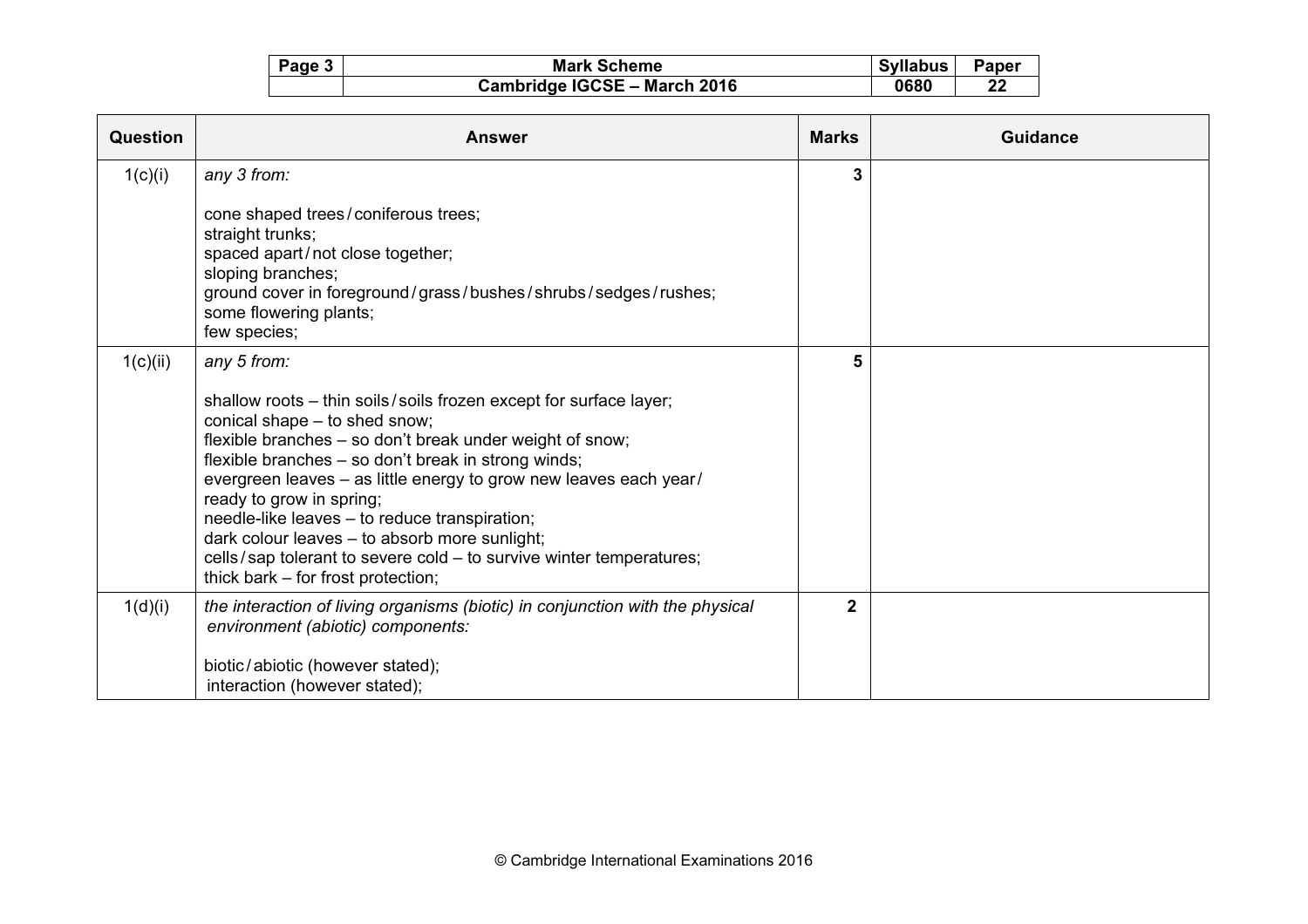| Page 4 | <b>Mark Scheme</b>           | <b>Syllabus</b> | Paper |
|--------|------------------------------|-----------------|-------|
|        | Cambridge IGCSE - March 2016 | 0680            | 22    |

| Question  | <b>Answer</b>                                                                                                                                                                                              | <b>Marks</b> | Guidance                                                                           |
|-----------|------------------------------------------------------------------------------------------------------------------------------------------------------------------------------------------------------------|--------------|------------------------------------------------------------------------------------|
| 1(d)(ii)  | producer.                                                                                                                                                                                                  | 4            | max 3 on either part                                                               |
|           | plant/example;<br>the first trophic level in a food chain / autotrophs;<br>produce own food; - can get second mark for details;<br>an organism capable of making organic compounds through photosynthesis; |              |                                                                                    |
|           | consumer:                                                                                                                                                                                                  |              | max 1 for example                                                                  |
|           | wolves/lynx/birds/weasels/foxes/elk/insects/small rodents/worms/<br>insects:<br>any of the organisms in all trophic levels in a food chain, except for                                                     |              |                                                                                    |
|           | producers;<br>an organism that (generally) obtains food by feeding on other organisms or<br>organic matter/heterotrophs;                                                                                   |              |                                                                                    |
| 1(d)(iii) | any 3 from:                                                                                                                                                                                                | 3            | any three points – they do not have to be<br>one per subject, but max 2 on general |
|           | general point relating to all three<br>decomposition of plant material;                                                                                                                                    |              | points.                                                                            |
|           | nutrient recyclers;                                                                                                                                                                                        |              |                                                                                    |
|           | bacteria are important in the nitrogen cycle; returning nitrogen to the soil;                                                                                                                              |              |                                                                                    |
|           | bacteria are decomposers producing humus/nutrients;<br>bacteria fix nitrogen from the atmosphere;                                                                                                          |              |                                                                                    |
|           | earthworms aerate the soil;                                                                                                                                                                                |              |                                                                                    |
|           | earthworms mix the soil;                                                                                                                                                                                   |              |                                                                                    |
|           | spread organic material (through soil);                                                                                                                                                                    |              |                                                                                    |
|           | fungi aid plants in the take-up of nutrients through their roots;<br>fungi are decomposers producing humus; / nutrients;                                                                                   |              |                                                                                    |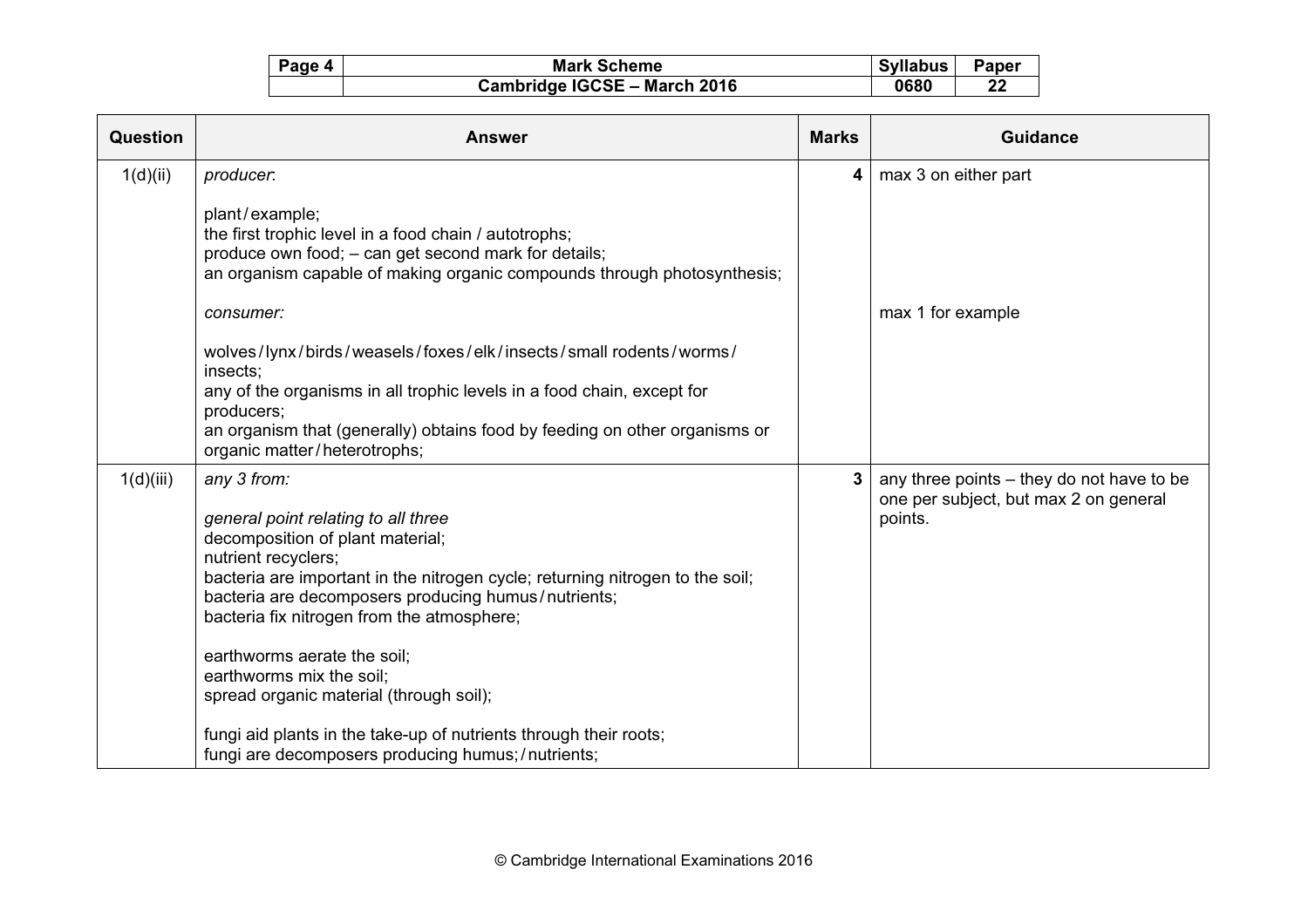| Page 5 | <b>Mark Scheme</b>                  | <b>Syllabus</b> | Paper |
|--------|-------------------------------------|-----------------|-------|
|        | <b>Cambridge IGCSE - March 2016</b> | 0680            | 22    |

| <b>Answer</b>                                                    | <b>Marks</b>                                                                                                                                                                                                                                                              | <b>Guidance</b>                        |
|------------------------------------------------------------------|---------------------------------------------------------------------------------------------------------------------------------------------------------------------------------------------------------------------------------------------------------------------------|----------------------------------------|
| any 2 from:                                                      | $\overline{2}$                                                                                                                                                                                                                                                            |                                        |
| building;                                                        |                                                                                                                                                                                                                                                                           |                                        |
|                                                                  |                                                                                                                                                                                                                                                                           |                                        |
| fuel;                                                            |                                                                                                                                                                                                                                                                           |                                        |
| $AVP$ ;                                                          |                                                                                                                                                                                                                                                                           |                                        |
| any 4 from:                                                      | 4                                                                                                                                                                                                                                                                         | Allow logical carry-through of impacts |
| reduction in primary consumers;                                  |                                                                                                                                                                                                                                                                           |                                        |
| therefore less food for carnivores/secondary/tertiary consumers; |                                                                                                                                                                                                                                                                           |                                        |
| consumers migrate if possible to other areas of forest;          |                                                                                                                                                                                                                                                                           |                                        |
|                                                                  |                                                                                                                                                                                                                                                                           |                                        |
| soil erosion/leaching so nutrients washed away;                  |                                                                                                                                                                                                                                                                           |                                        |
|                                                                  |                                                                                                                                                                                                                                                                           |                                        |
|                                                                  | paper;<br>chipboard;<br>furniture;<br>so they decrease/die;<br>increased growth of other plants;<br>animals that live off these plants would increase in numbers;<br>loss of animal habitats in leaf litter;<br>bacteria and fungi dependent on tree roots would decline; |                                        |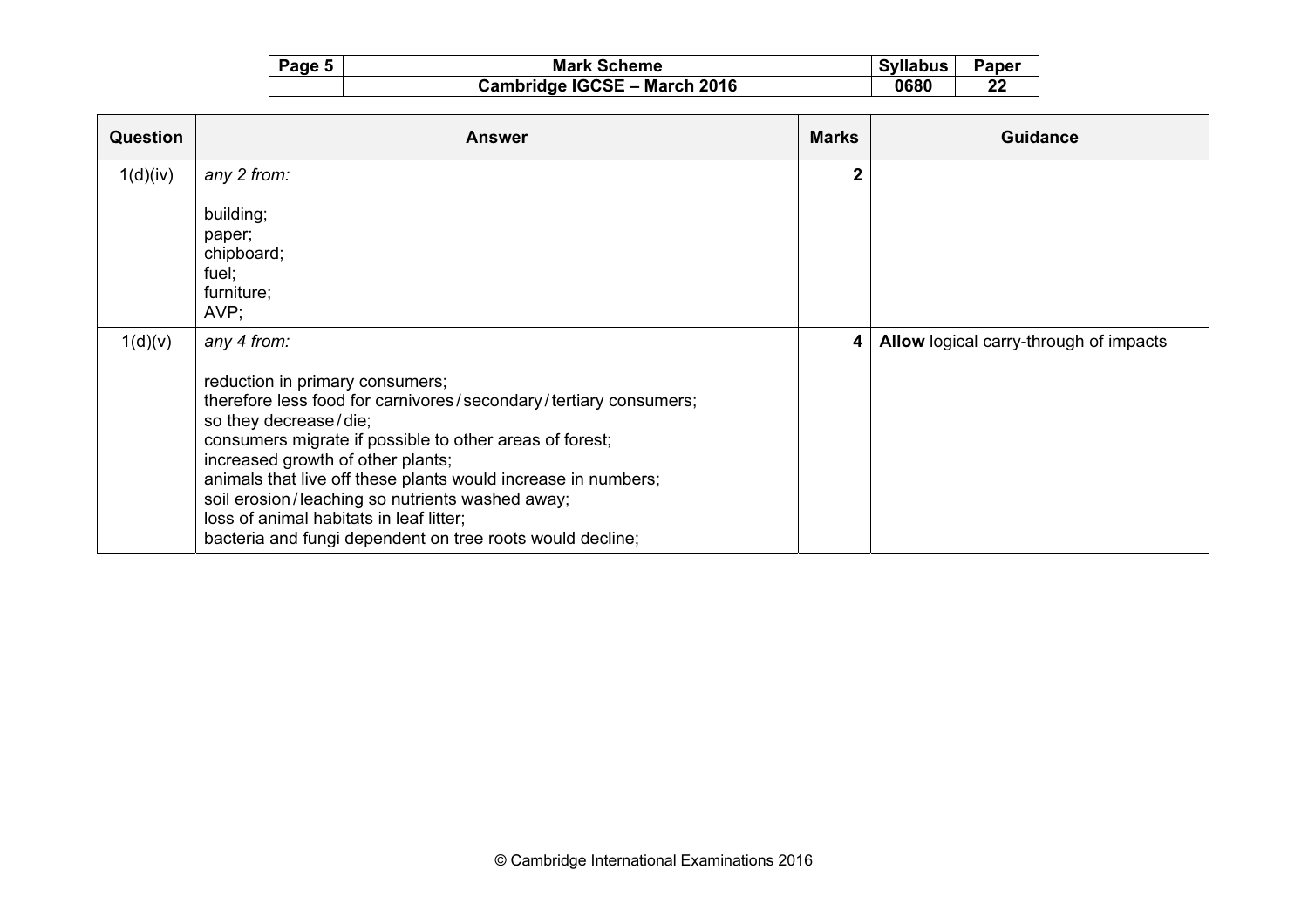| Page 6 | <b>Mark Scheme</b>           | <b>Syllabus</b> | Paper |
|--------|------------------------------|-----------------|-------|
|        | Cambridge IGCSE - March 2016 | 0680            | 22    |

| Question | <b>Answer</b>                                                                                                                                                                                                                                                                                                                                                           | <b>Marks</b> | Guidance |
|----------|-------------------------------------------------------------------------------------------------------------------------------------------------------------------------------------------------------------------------------------------------------------------------------------------------------------------------------------------------------------------------|--------------|----------|
| 1(e)     | indicative content:                                                                                                                                                                                                                                                                                                                                                     | 6            |          |
|          | Expect some debate, especially in higher scoring answers. No correct<br>decision.<br>Mark on quality of argument. Most likely to disagree on the grounds that once<br>ecosystem destroyed it cannot return (plagio-climax vegetation). Will discuss<br>impacts on food webs and consumers. May agree in that selective,<br>sustainable logging will allow regeneration. |              |          |
|          | 5-6 marks<br>Level 3<br>Answers the question and provides at least two reasons explained well or<br>three in less detail. Should look at both sides of the argument.                                                                                                                                                                                                    |              |          |
|          | 3–4 marks<br>Level 2<br>Some detail of at least two reasons for or against. May answer the question<br>(i.e. looks at both sides) but provide only sketchy reasons.                                                                                                                                                                                                     |              |          |
|          | $1-2$ marks<br>Level 1<br>Basic descriptive points with little or no reasoning. May just be a list of for<br>and/or against.                                                                                                                                                                                                                                            |              |          |
|          | No response or no creditable response; 0                                                                                                                                                                                                                                                                                                                                |              |          |

| <b>Question</b> | <b>Answer</b>                                                                                         | <b>Marks</b> | <b>Guidance</b> |
|-----------------|-------------------------------------------------------------------------------------------------------|--------------|-----------------|
| 2(a)(i)         | $80\%$ ;<br>urban population<br>annual rate of urbanisation<br>$0.7\%$                                |              |                 |
| 2(a)(ii)        | accurate location given;                                                                              |              |                 |
| 2(a)(iii)       | in general, rate of urbanisation decreases with increase in urban population/<br>negative correlation |              |                 |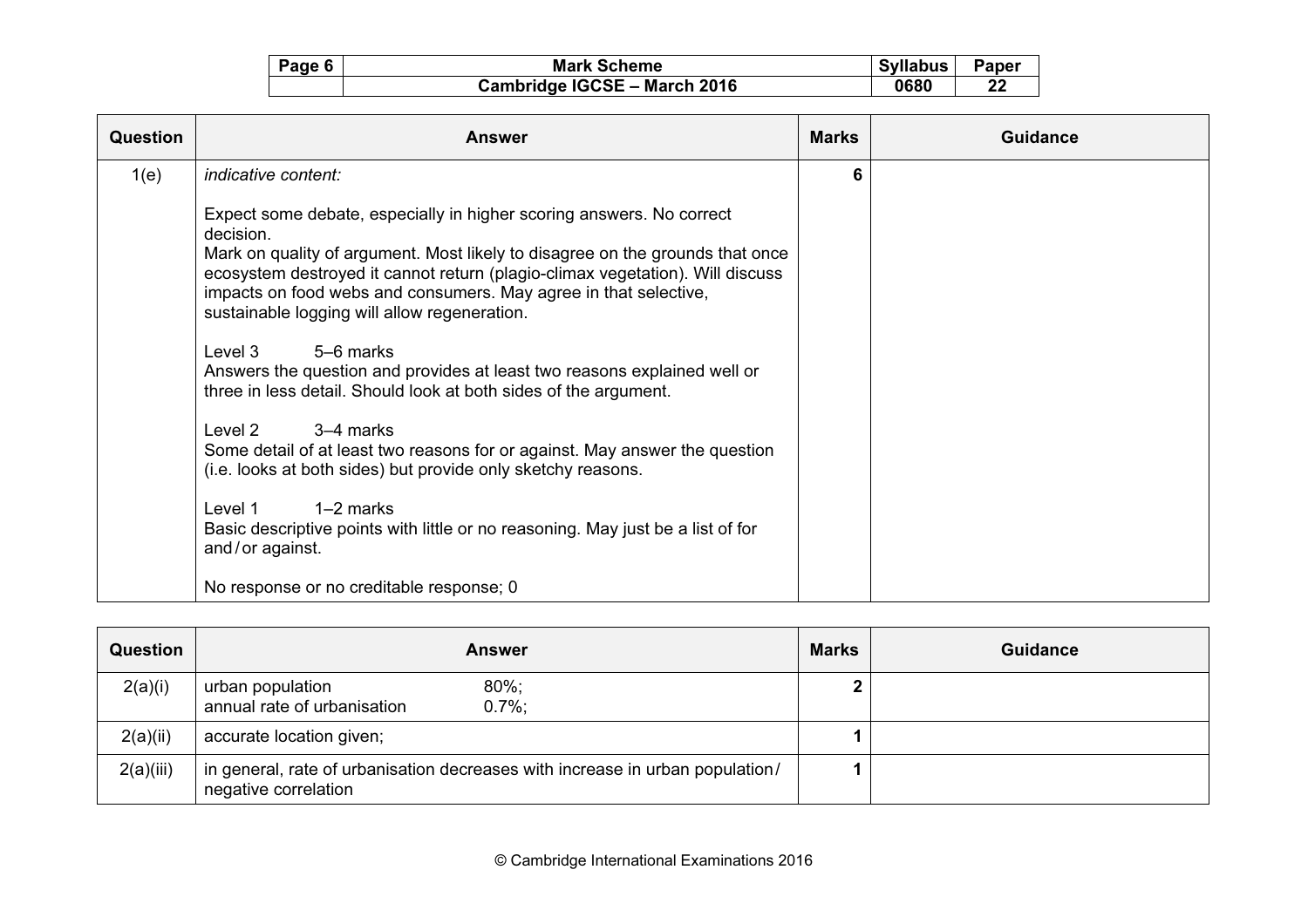| Page | <b>Mark Scheme</b>           | <b>Syllabus</b> | Paper    |
|------|------------------------------|-----------------|----------|
|      | Cambridge IGCSE - March 2016 | 0680            | ົາ<br>44 |

| <b>Question</b> | <b>Answer</b>                                                                                                                                                                                                                                                                                                                                                                               | <b>Marks</b>   | Guidance                                                                                                                                                           |
|-----------------|---------------------------------------------------------------------------------------------------------------------------------------------------------------------------------------------------------------------------------------------------------------------------------------------------------------------------------------------------------------------------------------------|----------------|--------------------------------------------------------------------------------------------------------------------------------------------------------------------|
| 2(a)(iv)        | as urban population % is large, fewer people in rural areas to migrate to city<br>(or similar);                                                                                                                                                                                                                                                                                             | 1              |                                                                                                                                                                    |
| 2(b)(i)         | 1970<br>1–2 million;<br>$20 \pm 1$ million;<br>2020                                                                                                                                                                                                                                                                                                                                         | $\overline{2}$ |                                                                                                                                                                    |
| 2(b)(ii)        | any 4 from:<br>both increase (even if in two separate statements);<br>all other marks require comparison<br>Dhaka grown more than Kolkata;<br>Dhaka grew more slowly than Kolkata until1970;<br>Dhaka grown faster than Kolkata;<br>Dhaka overtook Kolkata in approx. 2010/same populations in 2010;<br>Dhaka growth exponential whereas Kolkata linear;<br>max 2 for comparative figures;; | 4              |                                                                                                                                                                    |
| 2(b)(iii)       | rural to urban migration;<br>pull factors/push factors;;; max 3<br>high birth rate compared to death rate;                                                                                                                                                                                                                                                                                  | 4              | Not services or infrastructure unless<br>specified.<br>Allow Physical growth of cities can gain<br>credit.<br>Not double credit opposites for pull/push<br>factors |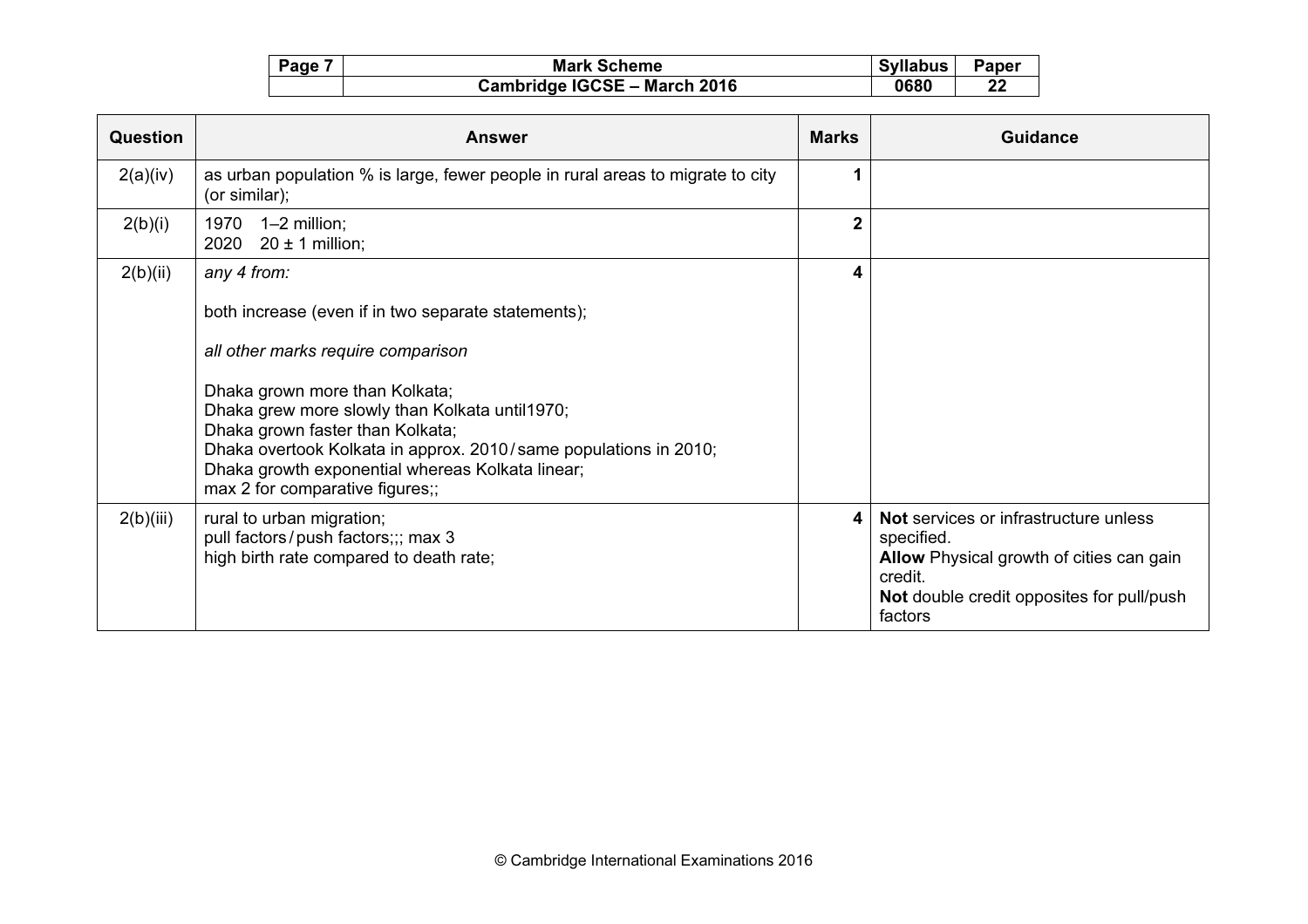| Page 8 | <b>Mark Scheme</b>           | <b>Syllabus</b> | Paper |
|--------|------------------------------|-----------------|-------|
|        | Cambridge IGCSE - March 2016 | 0680            | 22    |

| Question | <b>Answer</b>                                                                                                                                                                                                                                                                                                                                                                                                                                                                                                                                                                                                                                                                                                                                                                         | <b>Marks</b> | Guidance                                             |
|----------|---------------------------------------------------------------------------------------------------------------------------------------------------------------------------------------------------------------------------------------------------------------------------------------------------------------------------------------------------------------------------------------------------------------------------------------------------------------------------------------------------------------------------------------------------------------------------------------------------------------------------------------------------------------------------------------------------------------------------------------------------------------------------------------|--------------|------------------------------------------------------|
| 2(b)(iv) | air:<br>increase in power stations;<br>increased traffic;<br>industry develops;<br>many people use wood; charcoal; dung for fuel;<br>these put smoke particles/diesel particulates into the air;<br>industry often little regulated so high volumes of pollutants;<br>nitrogen/sulfur oxides/carbon monoxide given off by burning fuel;<br>lead from petrol engines;<br>AVP;<br>water:<br>much rubbish not collected;<br>gets into water courses;<br>sewage system unable to cope with increased population;<br>many slum dwellers do not have toilets;<br>sewage not treated;<br>humans/animals defecate in water courses;<br>industries discharge waste into rivers;<br>detergents/washing clothes;<br>thermal pollution (from power stations);<br>example such as mercury;<br>AVP; | 8            | max 5 on either part and must be local not<br>global |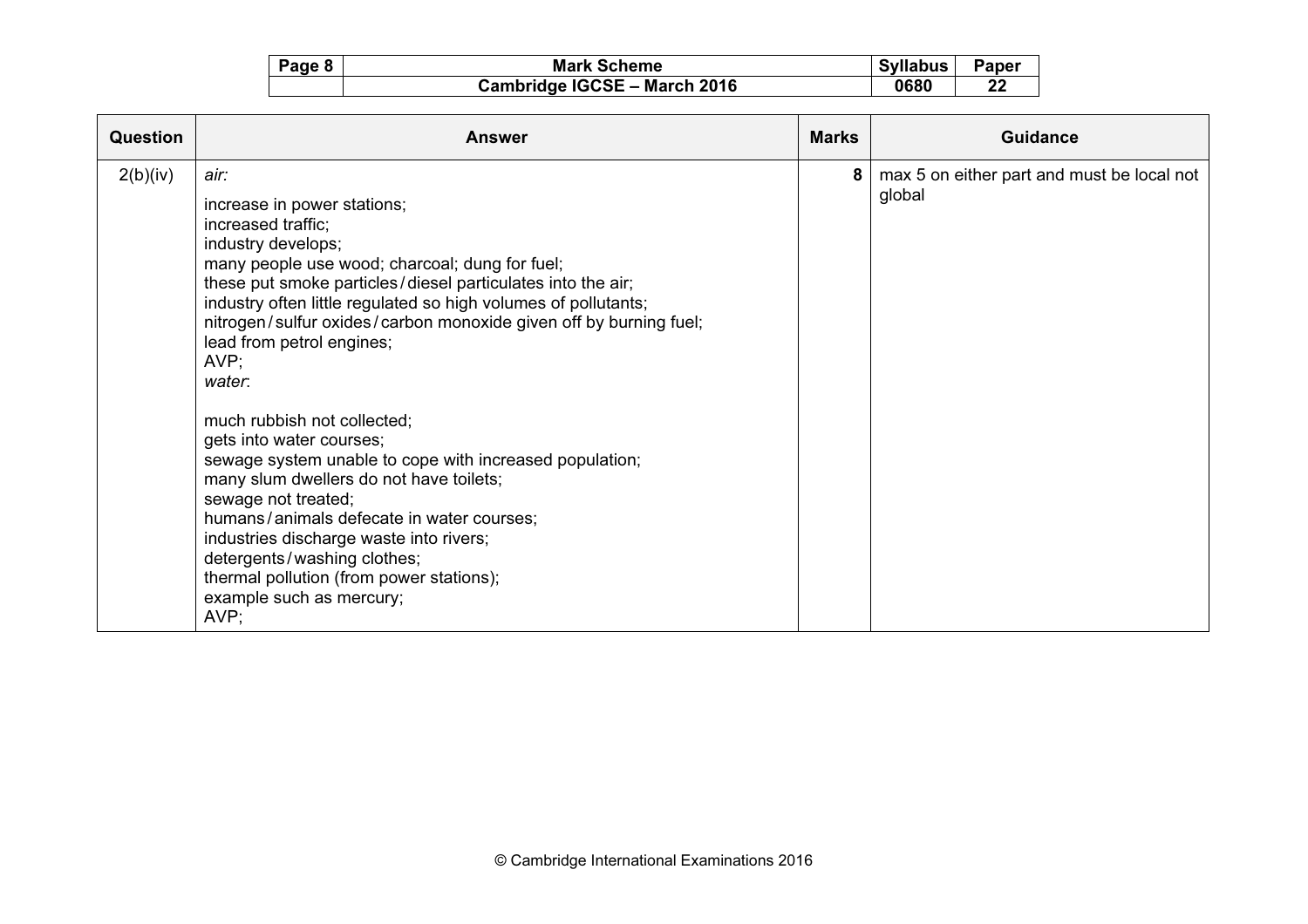| Page 9 | <b>Mark Scheme</b>           | <b>Syllabus</b> | <b>Paper</b> |
|--------|------------------------------|-----------------|--------------|
|        | Cambridge IGCSE - March 2016 | 0680            | 22           |

| Question | <b>Answer</b>                                                                                                                                                                                                                                                                                                                                                                                                                                                                                                                                                                        | <b>Marks</b>            | <b>Guidance</b>               |
|----------|--------------------------------------------------------------------------------------------------------------------------------------------------------------------------------------------------------------------------------------------------------------------------------------------------------------------------------------------------------------------------------------------------------------------------------------------------------------------------------------------------------------------------------------------------------------------------------------|-------------------------|-------------------------------|
| 2(b)(v)  | water:<br>water borne diseases such as cholera/typhoid/dysentery;<br>from human effluent;<br>used for drinking/washing food/cooking utensils in water;<br>liquid stools likely to further infect water;<br>cholera causes dehydration;<br>industrial waste may contain poisons/heavy metals;<br>eating poisoned fish;<br>air:<br>particulates in air help create smog/damage lungs;<br>industry/vehicle emissions contribute to photochemical smog;<br>may cause breathing difficulties/asthma/bronchitis/heart problems;<br>CO causes headaches/fatigue;<br>brain damage from lead; | $\overline{\mathbf{4}}$ | max 3 for either water or air |
| 2(c)(i)  | Average daily water consumption per person/litres<br>India $140$ ;<br><b>USA</b><br>575:                                                                                                                                                                                                                                                                                                                                                                                                                                                                                             | $\overline{2}$          |                               |
| 2(c)(ii) | any 3 from:<br>greater domestic use;<br>example of domestic use;<br>greater industrial use;<br>example of industrial use;<br>greater availability of water;<br>example of greater water availability;<br>higher standard of living/higher incomes;<br>greater wastage/leakage;                                                                                                                                                                                                                                                                                                       | 3                       |                               |